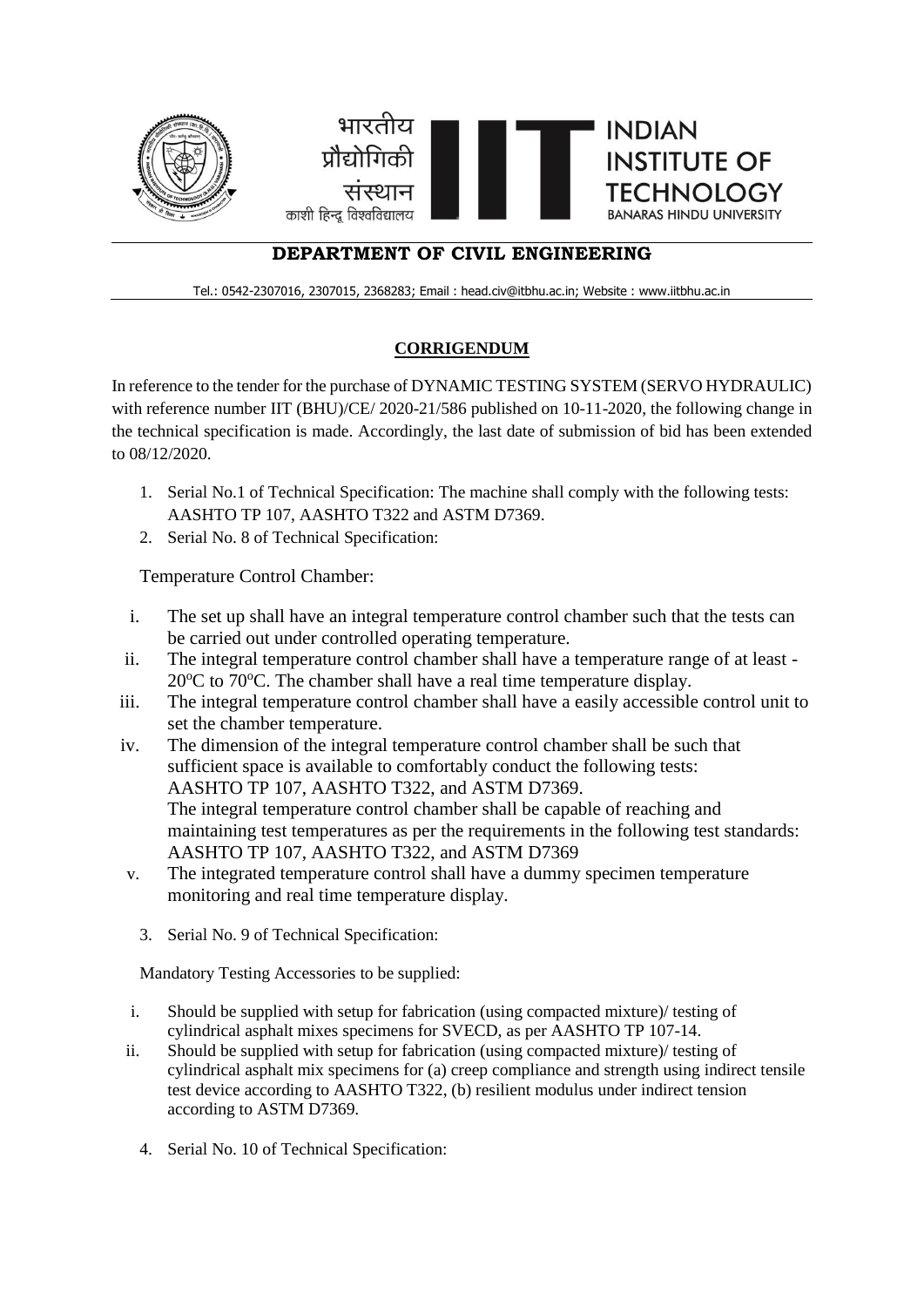Future Expansion:

- i. Whole setup should have capability to expand/supply setup (including software, accessories) for testing of cylindrical asphalt mixes specimens for dynamic modulus, as per AASHTO T342.
- ii. Whole setup should have capability to expand/supply setup (including software, accessories) for testing (using compacted mixture) prismatic specimens of asphalt concrete for fatigue life under flexure (4 point bending) as per AASHTOT321specifications,
- iii. Whole setup should have capability to expand/supply setup for testing cylindrical specimens of asphalt concrete under cyclic triaxial compression test as per BS EN 12697- 25.
- iv. Whole setup should have capability to expand/supply setup (including software, accessories) for testing soil/aggregate system for resilient modulus under triaxial mode as per AASHTOT307 specifications.
- v. Whole setup should have capability to expand/supply setup (including software, accessories) for testing cylindrical asphalt mix specimens for Dynamic Modulus and Flow Number for Asphalt Mixtures Using the Asphalt Mixture Performance Tester (AMPT) as per AASHTO T378 2017.
- 5. Annexure 2

## **Annexure- 2**

## **TECHNICAL COMPLIANCE STATEMENT**

(To be submitted by bidder duly filled)

| SL             |                                                                                  |               |
|----------------|----------------------------------------------------------------------------------|---------------|
| No.            | <b>Technical Requirement</b>                                                     | <b>YES/NO</b> |
|                | DYNAMIC TESTING SYSTEM (SERVO HYDRAULIC) FOR                                     |               |
| 1              | ASPHALT/GRANULAR/CONCRETE MIXTURES                                               |               |
| $\overline{2}$ | Load frame, Actuator, Load cell, Temperature control chamber, Control and data   |               |
|                | acquisition system, Transducers, Hydraulic power supply, Mandatory               |               |
|                | accessories and Components as described in this specification.                   |               |
|                | The machine complies with the following tests:                                   |               |
|                | AASHTO TP 107, AASHTO T322 and ASTM D7369                                        |               |
| $\overline{3}$ | Two column load frame                                                            |               |
| $\overline{4}$ | -20 $\rm{^{\circ}C}$ to 70 $\rm{^{\circ}C}$ operating temperature                |               |
| 5              | 30 kN static and at least 25 kN dynamic, double acting, servo hydraulic actuator |               |
| 6              | Actuator has a minimum stroke of $\pm 50$ mm (one side)                          |               |
| $\overline{7}$ | Actuator has an internal LVDT transducer                                         |               |
| 8              | Actuator has a Labyrinth bearing, long life and high performance, capable of     |               |
|                | producing at least 70Hz wave shapes.                                             |               |
| 9              | Low profile precision transducers load cell, $+/-30$ kN, 0.1 %.                  |               |
| 10             | HPS has Minimum working pressure of at least up to 160 bar.                      |               |
| 11             | HPS has Built in Emergency Stop button                                           |               |
| 12             | CDAS has at least 3 feedback control modes (a) force, (b) position (actuator)    |               |
|                | and (c) on-specimen strain (LVDT). Transfer between the control modes is         |               |
|                | bump less.                                                                       |               |